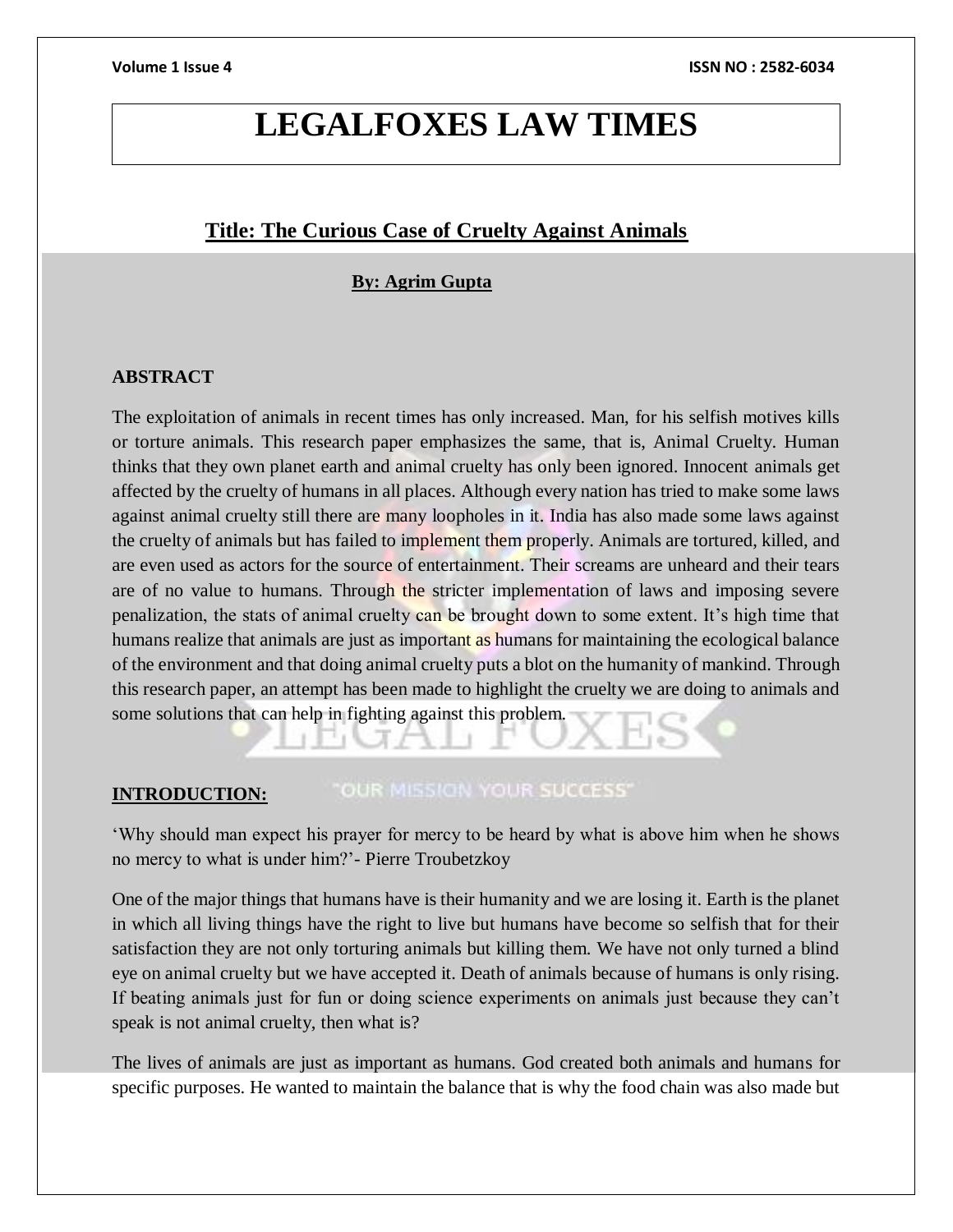$\overline{a}$ 

for a selfish reason, humans started to torture animals. The food chain was made to establish ecological balance but nowadays it has become less about "eco" and more about the "ego" of the man. Around the globe in different countries, animals struggle for their life. Violence against animals, beating them to death, chaining them in cages, not providing them with food and shelter are all a part of animal cruelty.

Man has lost his basic nature, the feeling of love, the feeling of compassion. Humans have become so self-centered that they even use animals as a source of entertainment by using them in circuses or putting them behind the bars in the zoo.

'Compassion for animals is intimately connected with goodness of character; and it may be confidently asserted that he who is cruel to animals cannot be a good man'-Arthur Schopenhauer

### **EXISTING LAWS AND EXISTING MALPRACTICES:**

The situation of animals in India is also bad. Torturing and killing of animals happens in India too. 'The greatness of a nation and its moral progress can be judged by the way its animals are treated'- Mahatma Gandhi

In India, there are different laws made to stop animal cruelty. Some of them are-

1. The killing of any animal including stray animal is a punishable offense under IPC Sections 428 and 429

2. Three months imprisonment can be given for abandoning any animal for any reason. Section 11(1) and Section 11(1) (j), PCA Act, 1960

3 Experimenting on animals through cosmetic materials and the import of tested animals is banned. Rules 148-C and 135-B of drugs and Cosmetics Rules, 1945<sup>1</sup>

There are some other laws against slaughtering, keeping them chained, using them for entertainment, organizing animal fights, disturbing them in zoos, capturing, trapping or poisoning them.

These laws were made to stop animal cruelty still it hasn't been stopped. The implementation and the strictness of these laws are not good enough. In India we worship many animals still when it comes to crimes against animals, we remain numb. This problem is still neglected. People involved in animal cruelty should be tried in court as criminals only. Despite laws made against animal cruelty still, these criminals are not afraid.

<sup>&</sup>lt;sup>1</sup> Prof. S.N. Mishra, Indian Penal Code 76 ( Central Law Publications, Allahabad, 21<sup>st</sup> edn., 2018)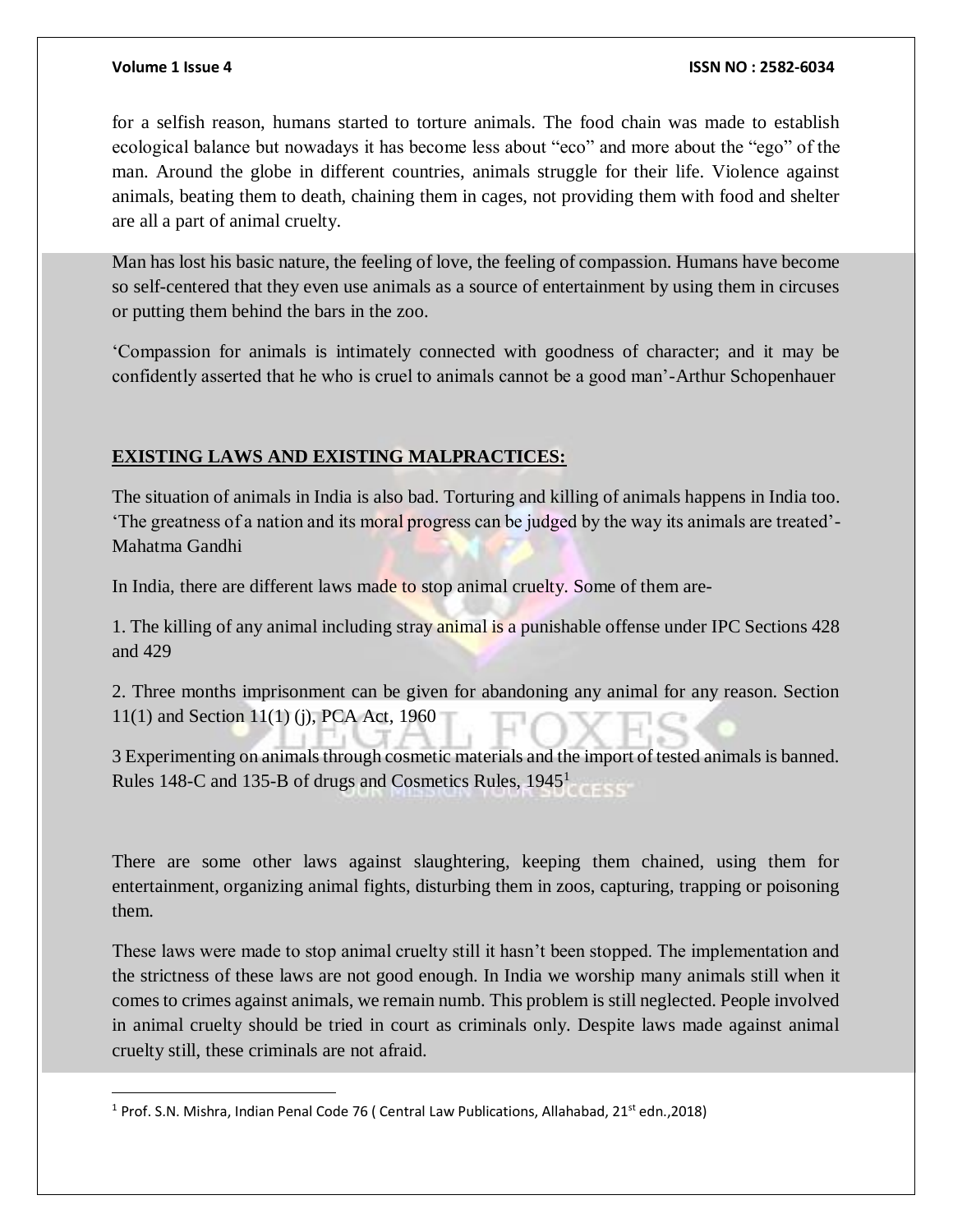$\overline{a}$ 

There are some major instances that happened in India that make us wonder if we are even humans anymore.

Elephant death in Kerala- A local fed a pregnant elephant with pineapple stuffed with firecrackers. On May 27 elephant died in pain after suffering the injury in her lower jaw. The animal became so weak that it collapsed and there was left no hope to revive the elephant.

Celebrities like Akshay Kumar, Virat Kohli, Anushka Sharma demanded action against animal cruelty. People became angry and shocked by such cruelty.<sup>2</sup>

A man raped a female dog inside his home in Kolkata- Man tied the dog with rope and covered his mouth and later raped the dog.

3 cows were raped by a man in Vadodara- On 17th January 2018 a man tied cows with rope and had sexual intercourses with them.<sup>3</sup>

There are many more instances that happened in India like these which have induced us to have no faith in humanity.

In our daily life, we see animal cruelty still we ignore it.

In the transportation of goods animals like donkey, horses are used. This puts burden on animals and sometimes the amount of goods is so much that animals collapse. The skin of animals is used to make different types of clothes. Animal furs are used to make expensive clothes. In this process, millions of animals are killed. Tigers and elephants are killed for their body parts. To make expensive accessories, a huge number of animals, including crocodiles, are killed. Animals like dogs are used in the military where they are taught to protect soldiers even if they have to sacrifice themselves. Experiments are done on living animals and during the process, they are injected with different chemicals. They are used as a source of entertainment. Bullfighting, dog-fighting, dancing money, etc are used as tourist entertainment.

<sup>&</sup>lt;sup>2</sup> Available at - [https://timesofindia.indiatimes.com/city/kozhikode/killing-of-pregnant-elephant-in-kerala-triggers](https://timesofindia.indiatimes.com/city/kozhikode/killing-of-pregnant-elephant-in-kerala-triggers-nationwide-outrage/articleshow/76183627.cms)[nationwide-outrage/articleshow/76183627.cms](https://timesofindia.indiatimes.com/city/kozhikode/killing-of-pregnant-elephant-in-kerala-triggers-nationwide-outrage/articleshow/76183627.cms) (last visited 11th July, 2020)

<sup>&</sup>lt;sup>3</sup> Available at - <https://www.scoopwhoop.com/animal-cruelty-in-india/> (last visited 11<sup>th</sup> July,2020)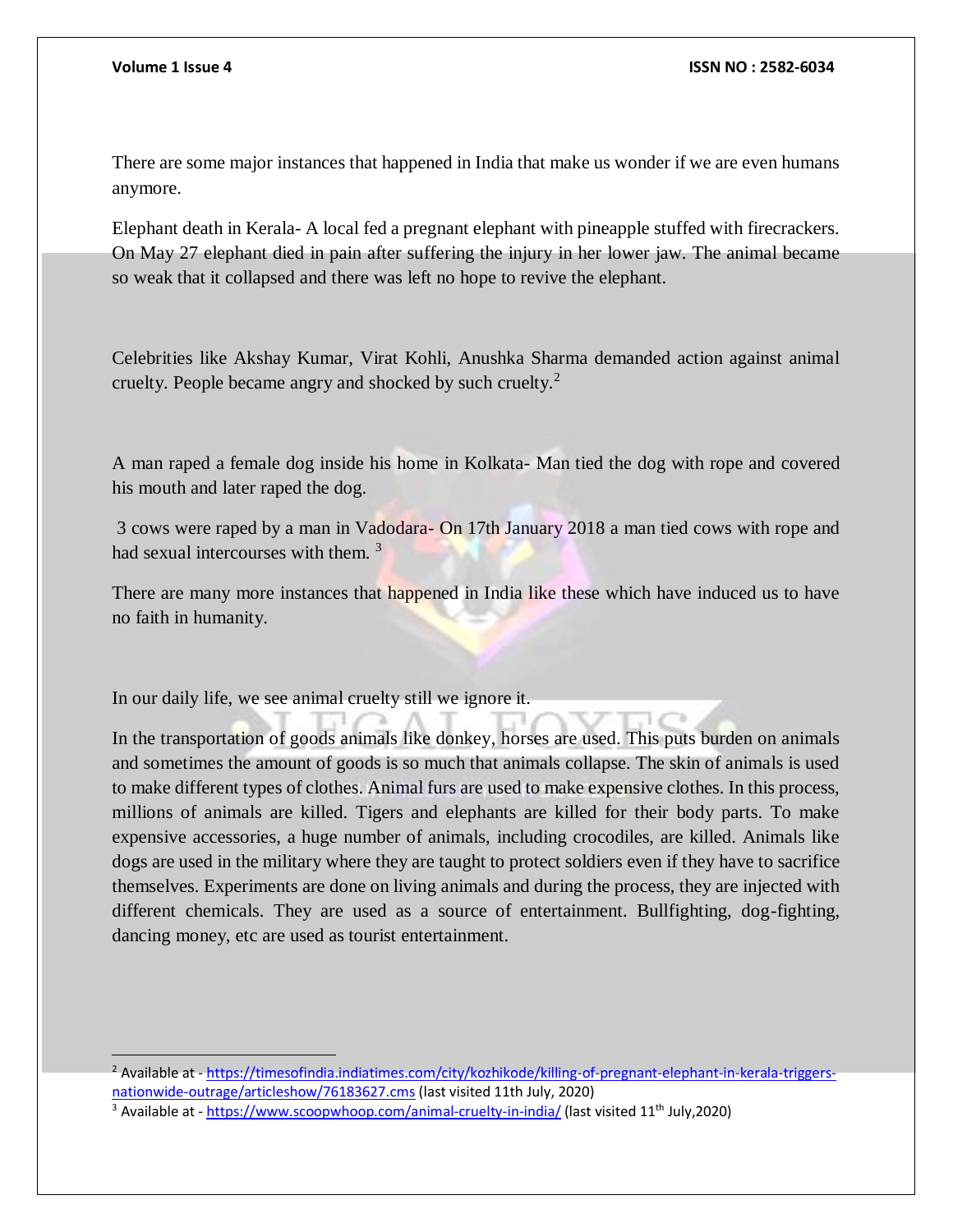One animal suffers abuse in every one minute. 65 out of 100 abused animals include dogs. In the US around 10 million animals die from animal abuse. 97 out of 100 animals that are tortured are farm animals. Some bird species are in danger of being extinct. A huge number of animals die during laboratory experiments. Common victims of animal cruelty are dogs. 25% of abused dogs are Pitt Bull. <sup>4</sup>

Animals are not our toys but they are used by us for our entertainment. Animals are not actors still they are forced to act. They are separated from their parents when they are born and later put inside the cages. They are forcefully trained for the entertainment shows and during this process, humans use wooden sticks, chains to give them physical punishment. Water animals like dolphins, seals, sea lions, and other animals like tiger, elephants, bear, monkeys are tortured and trained to perform silly shows. It's not only the physical pain that they have to suffer but the mental and emotional pain too. The pain of separation, try to separate a human baby from his/her mother. If we humans feel so terrible when someone tries to separate us from our parents then how can we expect animals to act normal. This is cruelty.

In 1980 PETA (People for the Ethical Treatment of Animals) was founded to work against animal cruelty. It is an international and non-profit charitable organization which works for the rights of animals. PETA wants all to be free from harm whether human or non-human. According to PETA animals are not a source of our entertainment. Animals must be free from any abuse or any harm. We have unlimited choices and exploitation of animals shows our selfishness.

'Protecting and conserving animals worldwide' is what they are committed to claims SeaWorld but this is not true as animals can be protected only in their environment. SeaWorld teaches that animals are ours which is wrong. There is a pressure to SeaWorld from PETA to modernize their business. SeaWorld abuses animals and exploits them just to make profits. This is their business to use intelligent animals and then torture them. There are several animals that have died at SeaWorld. More than 40 orcas, 300 dolphins, approximately 400 pinnipeds, and many other animals have also died.<sup>5</sup> PETA has done so much to save these animals including complaints to law enforcement. In 2013, the documentary Blackfish was released which exposed the cruelty of SeaWorld. PETA works through public education, protest, and campaigns with 6.5 million members and supporters.

### **THE PRESSING NEED TO STOP ANIMAL CRUELTY:**

l

'Murderers…very often start by killing and torturing animals as kids.'- Robert K. Ressler

<sup>&</sup>lt;sup>4</sup> Available at - <https://petpedia.co/animal-abuse-statistics/> (last visited 11<sup>th</sup> July,2020)

 $5$  Available at - <https://www.seaworldofhurt.com/about/> (last visited 11<sup>th</sup> July,2020)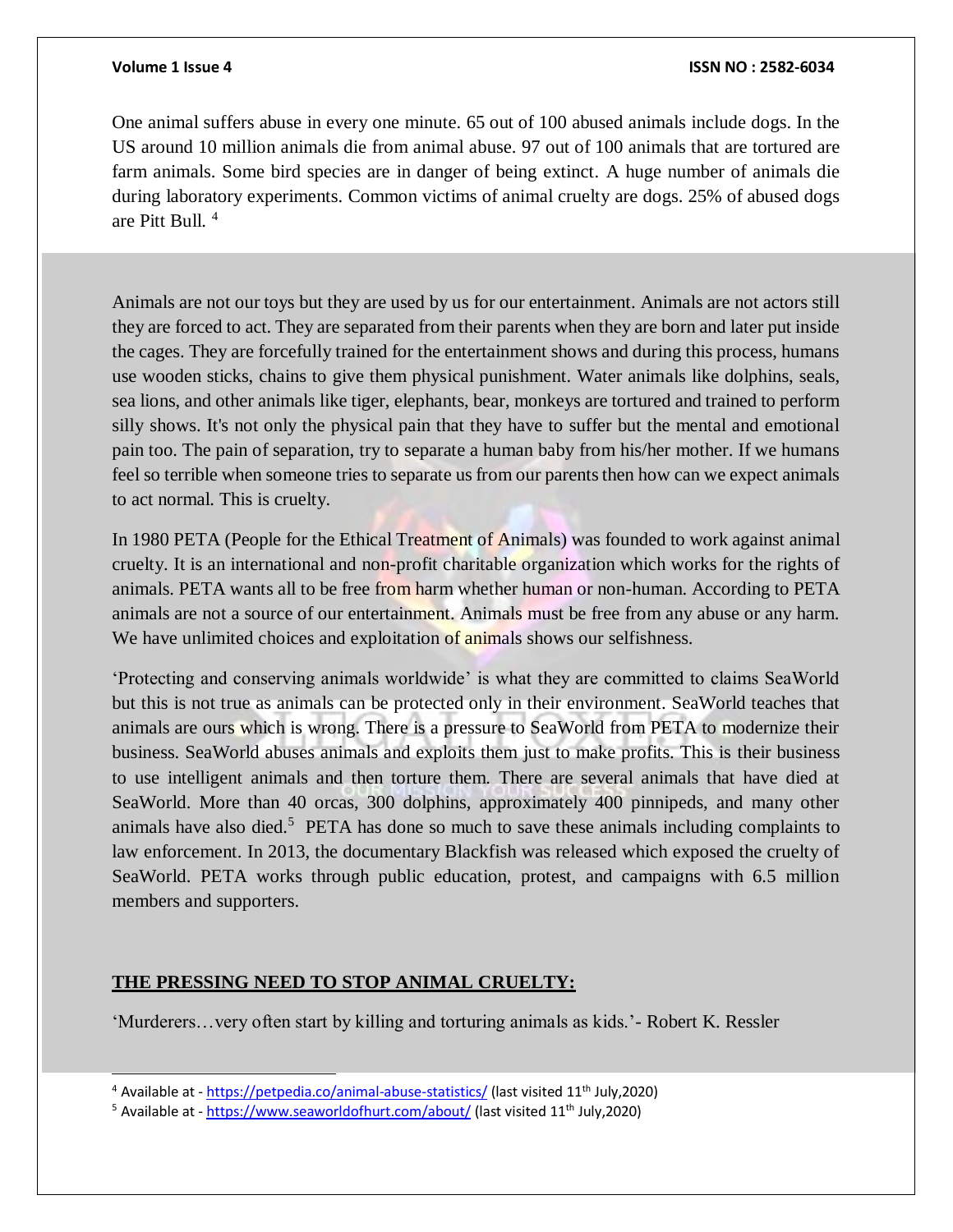$\overline{a}$ 

### **Volume 1 Issue 4 ISSN NO : 2582-6034**

People involved in animal cruelty are often involved in committing other types of crimes as well. There have been different studies on people involved in animal cruelty. There was a study done on the relationship between violence against animals and crimes in general by Professors Arnold Arluke and Jack Levin of Northern University and Carter Luke of the MSPCA. According to the result, 7 out of 10 people involved in animal cruelty had also been involved in other drug and disorderly crimes. <sup>6</sup>

The animal abuser is not the only threat to animals but society also. Their brain is damaged and they don't usually realize what they are doing. There is a need to educate such people. There is a need for different programs and strict laws.

'We call them dumb animals, so they are, for they cannot tell us how they feel, but they have no words'- Anna Sewell

We must learn something from our ancestors as they were the ones who lived closer to the natural world. They were the ones who understood animals so well. But today man has become selfish and with growing urbanization, we are not only removing ourselves farther from nature or animals but we are also destroying them. Our pets are the only animals we love but for others, we turn our back. Animals can't speak our language but it doesn't mean that the torture we are doing is not hurting them. How can we gain the respect of others if we just can't respect animals? We have lost our humanity and sentiments. We live within walls, learning through books but we are not applying our knowledge in reality. We have just ignored the tears and screams of animals.

It's high time to save animals and it's a reminder for what we have done to them. They deserve to live a peaceful life just like us.

The latest Australian bush fire had been the worst bush fire in history. Last year had been recorded as the hottest year for Australia. The government declared a state of emergency when dozens of fires erupted in New South Wales, Australia. Roughly 25.5 million acres have burned. Thousands of people were forced to evacuate and at least 3000 homes were destroyed. Air quality became 23 times hazardous and Australia recorded the worst pollution it has ever seen. The smoke even reached New Zealand. A huge number of animals lost their lives. On Kangaroo Island 25000 koalas were feared dead, more than 1 billion mammals, birds, and reptiles lost their lives.<sup>7</sup> Both humans and non-humans were affected but there were no enough rescues as human life is valued more.

<sup>&</sup>lt;sup>6</sup> Available at-<https://www.mspca.org/why-prevent-cruelty/> (last visited 11<sup>th</sup> July,2020)

<sup>7</sup> Available at- [https://www.theverge.com/2020/1/3/21048891/australia-wildfires-koalas-climate-change](https://www.theverge.com/2020/1/3/21048891/australia-wildfires-koalas-climate-change-bushfires-deaths-animals-damage)[bushfires-deaths-animals-damage](https://www.theverge.com/2020/1/3/21048891/australia-wildfires-koalas-climate-change-bushfires-deaths-animals-damage) (last visited 11th July,2020)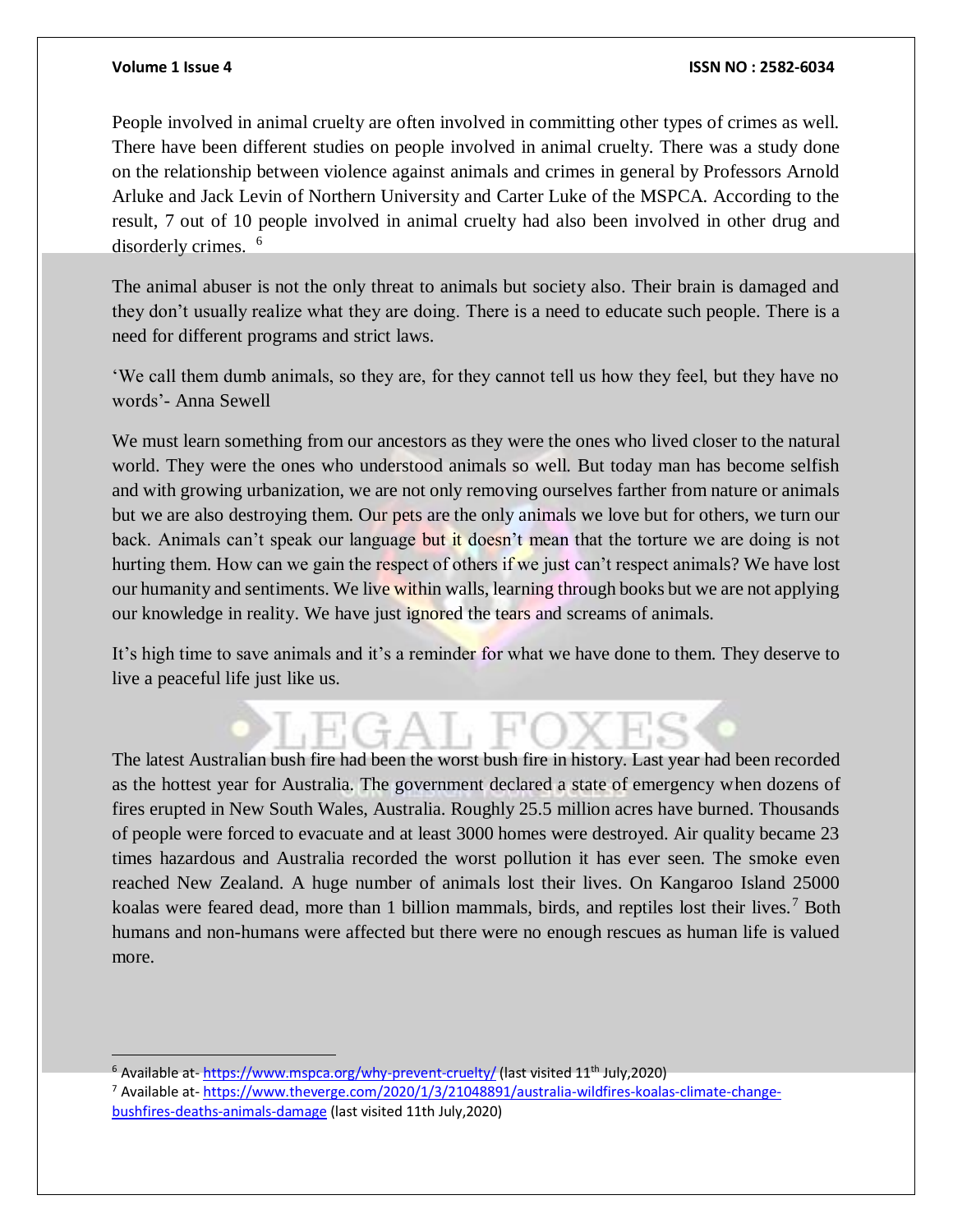The reality is that this is a result of human ignorance. Climate change, the extreme heat is all a result of human selfishness. Not only this event but other events have also disturbed the ecological balance of the mother earth. Rising pollution in the air has resulted in a rise in the greenhouse effect and led to the melting of glacier ice. This has also destroyed the natural habitat of many animals. Humans are continuously ignoring such events and later it will come back as a disaster for us only. Mobile towers are killing bees and sparrows. 'If bees disappeared off the face of the earth, man would only have four years to live.'- Albert Einstein. Many birds are on the verge of getting extinct. Healthy biodiversity is essential to human health. Extinction of any specie will affect humans. Infectious diseases can rise in both humans and animal kingdom if there is extinction in any animal or bird species. It is a sign of an ecosystem falling apart. A pure and healthy environment is necessary for everyone. This is the time where we should act like educated people and let animals live their lives in peace.

'Animals should not require our permission to live on earth. Animals were given the right to be here long before we arrived'-Anthony Douglas Williams.

### **CONCRETE SOLUTIONs TO STOP CRUELTY:**

'Kindness is a language which the deaf can hear and the blind can see.'- Mark Twain

How we treat animals defines our personality. Now is the time where we have to stop animal cruelty. There is a significant need in devising concrete solutions that can tackle animal cruelty. We must teach our children to respect animals and to treat them with kindness. There is a reason for everything. Children learn and adapt to everything from the adults near them. Children must be taught to be a role model and to be compassionate and kind towards animals. We should support different NGOs and other organizations working for the welfare of animals. We should volunteer to help animals. Injured animals should be adopted by foster families. Simple love and care can heal animals. We should stop ignoring the crime against animals which we see regularly. Whether someone is torturing animals physically or mentally, it should be reported.

Animal cruelty is directly linked with other crimes like domestic violence or sexual offences. One crime will lead to several other crimes. Animals left outside in poor living conditions, in extreme weather, with lack of food and water, in dangerous living conditions is all animal cruelty. Abandoning animals or pets is also animal cruelty.

India has taken some major steps to stop animal cruelty: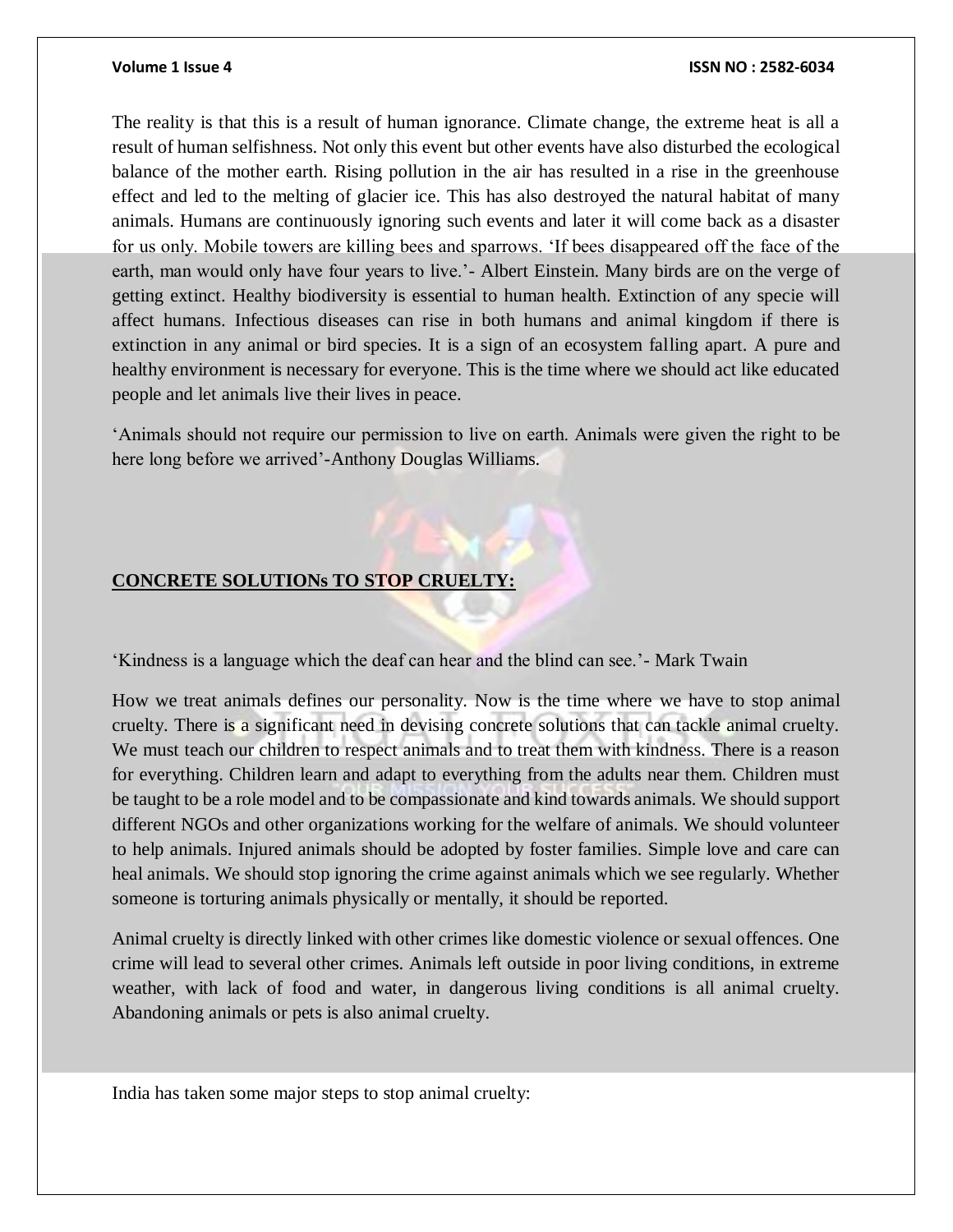### **Volume 1 Issue 4 ISSN NO : 2582-6034**

India's Ministry of Environment and Forests in May 2013 took a huge step by forbidding the capture and use of dolphins for entertainment across the country. Import of animal-tested cosmetics was banned in India. India was the first South Asian country to do so. Hundreds of sharks every year are killed. They are left to die a slow and painful death. The marine ecosystem gets disturbed due to the death of a huge number of sharks. After the appeal by India shipment of sharks and their fins were banned. This was done to protect the population of sharks worldwide. The Ministry of Home Affairs on November 4, 2014, ordered to stop the illegal movement of animals to Nepal. <sup>8</sup>

Though these steps made a good impact, yet these are not enough. The laws are not strict. There is no proper implementation of laws. Nobody is looking for stray animals. Despite orders from the Supreme Court to set up an Animal Welfare Board, many states have failed to form. The functioning of the Animal Welfare Board is very less. Nobody is taking this problem seriously. There have been many orders passed by the Supreme Court since 2001. Still, due to the failure of state governments, it hasn't been yet implemented successfully. Repeated reminders have also been given to the government at various levels. After many attempts, there is little progress but not enough. We have to stop every crime against animals. We have to realize that animals are also important to maintain the ecological balance. They have equal rights to live their lives in peace.

Laws have played a vital role in justice for the animals but animals are muted and can't raise their voice. So every individual must take a stand against animal cruelty. We can't just wait for NGOs or government to protect animals but as humans, it's our responsibility also to save them.

There have been many instances where the fine was so less that the punishment was not justified. There were some cases in which the fine was only Rs.50.

It's time for the government to hike the penalization so that there is some fear in the minds of such people. High fines or punishment will make people think twice before committing any crime to animals. 7 out of 10 animals' death in an accident is due to rash and negligent driving. The government should make strict laws against this also. State governments should work properly to make a good system to save animals. Implementation and working of rules and laws should be better.

### **CONCLUSION:**

l

<sup>8</sup> Available at - <https://www.thebetterindia.com/16188/laudable-initiatives-india-stop-animal-cruelty/> (last visited 11th July,2020)